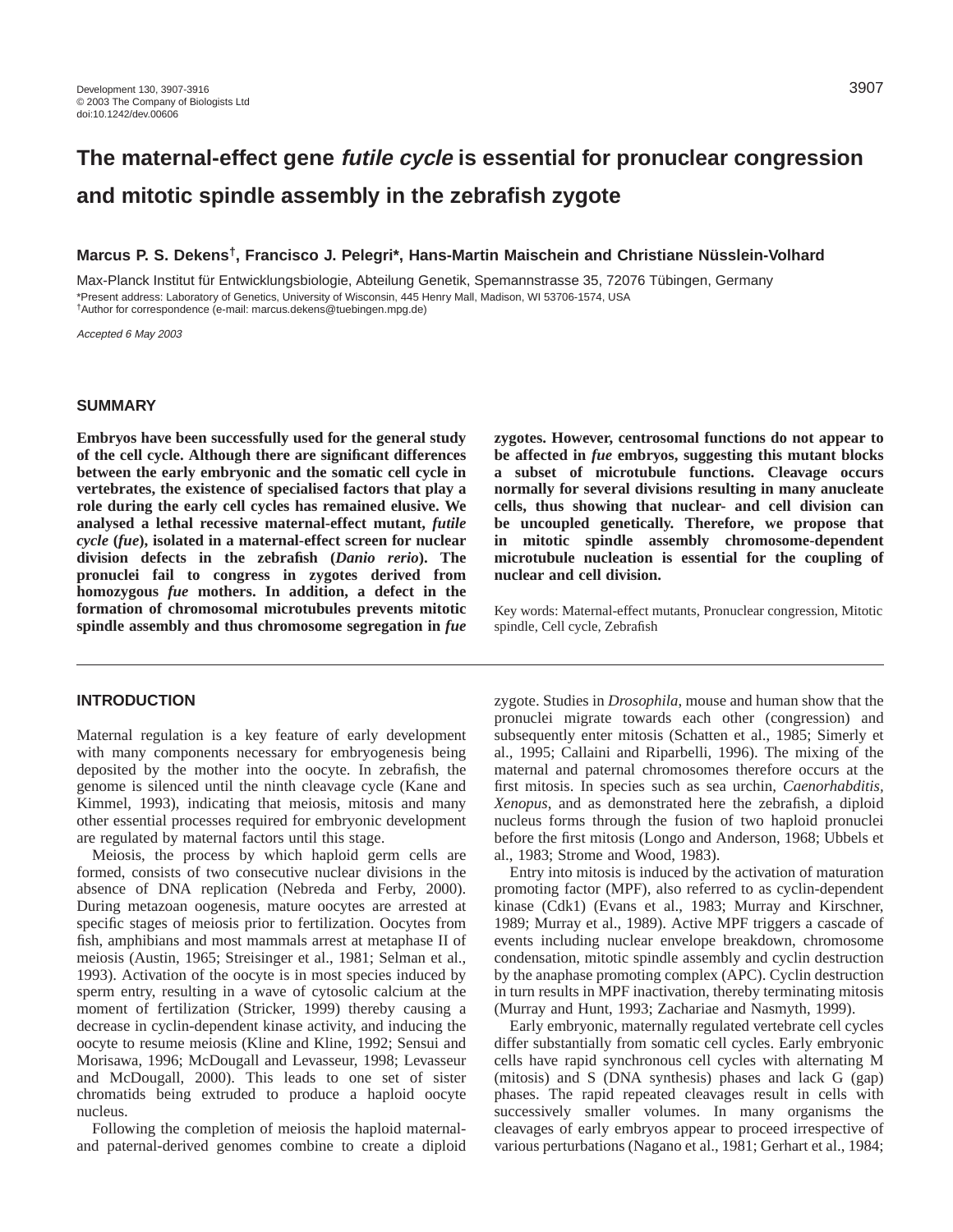Newport and Kirschner, 1984; Gautier, 1987; Dabauvalle et al., 1988). Established techniques that interfere with meiosis or the first mitosis can be used to generate diploid gynogenic or androgenic zebrafish embryos (Streisinger et al., 1981; Corley-Smith et al., 1996), showing that severe disruption of these crucial processes does not lead to cell cycle arrest at early stages of zebrafish development.

One powerful approach to identify components that are specific for the early cell cycles is to perform a genetic screen for maternal-effect mutants. Such screens in *Drosophila* have already led to the isolation of several mutants that are specific for the early cell cycle (Glover, 1989; Foe et al., 1993). However, to date no such screens have been done in a vertebrate system. Although early cell cycles differ between *Drosophila* and vertebrates, it could be anticipated that specialised factors are also involved in the maternally regulated vertebrate cell cycle. Here we report the results of the first small scale maternal-effect screen for nuclear division defects specific for the early embryonic vertebrate cell cycle. We describe a lethal recessive maternal-effect mutation, *futile cycle* (*fue*), that abolishes pronuclear congression and chromosomal segregation during mitosis in all offspring of homozygous females. This mutation does not interfere with cytokinesis and thus permits several anucleate cleavage cycles. The homozygous mothers exhibit no defects other than the inviability of their progeny, suggesting the existence of a specific factor required for the early embryonic cell cycle in a vertebrate.

#### **MATERIALS AND METHODS**

#### **Fish maintenance**

Fish were raised as described by Mullins et al. (Mullins et al., 1994) and Haffter et al. (Haffter et al., 1996). All fish were bred in a Tübingen background. Maternal-effect mutants were generated in a gynogenesis-based maternal screen as previously described (Pelegri and Schulte-Merker, 1999). To maintain mutant lines, males from crosses containing identified homozygous mutant females were randomly outcrossed. Several incrosses were made from every outcross raised. Subsequently these incrosses were screened to recover the homozygous *fue* females. Maternal-effect embryos were obtained by mating homozygous mutant females with wild-type males or by in vitro fertilization using wild-type sperm.

#### **In vitro fertilization**

Males were anaesthetised in 0.2% ethyl-m-aminobenzoate metanesulphonate solution pH 7 (MESAB; Sigma) and then decapitated. The testes were dissected, and sheared in Hanks buffer (Westerfield, 1994; Pelegri and Schulte-Merker, 1999) to release sperm (6 testes per ml buffer). The sperm suspension was kept on ice allowing debris to settle prior to use. Oocytes were obtained from females by dry stripping. About 50 µl of sperm suspension was added to each clutch of eggs. After 1 minute, 1 ml E3 water (5 mM NaCl,  $0.17$  mM KCl,  $0.33$  mM CaCl<sub>2</sub> and  $0.33$  mM MgSO<sub>4</sub>) was added, followed shortly thereafter by another 20 ml. All in vitro fertilizations and subsequent development occurred at 28°C.

#### **Fluorescent labelling**

Actin labelling was carried out on formaldehyde-fixed embryos that had been washed and permeabilised by incubation for 3 hours in phosphate-buffered saline (PBS) with 1% Triton X-100 (toctylphenoxypolyethoxyethanol; Sigma). Actin filaments were labelled by incubation overnight at room temperature (RT) with 1:250

dilution of fluorescein phalloidin (Molecular Probes) in PBS containing 0.4% Triton X-100 (PBST). Nuclei were labelled using 4′,6-diamidino-2-phenyl indole (DAPI; 0.5 µg/ml) in PBST (Sigma). Embryos were incubated in DAPI solution for 10 minutes at RT followed by three washes in PBST of 5 minutes each.

#### **Immunocytochemistry**

In order to label microtubules, embryos were mechanically dechorionated and subsequently fixed in 4% formaldehyde, 0.05% glutaraldehyde, 5 µM EGTA, 5 µM MgSO4 and 0.1% Triton X-100 in PBS for 1 hour at RT. One- and two-cell stage embryos were additionally treated with pronase (1 mg/ml for 2 minutes; Sigma) prior to fixation. For all other procedures embryos were fixed in 4% formaldehyde in PBS at 4°C overnight. The embryos were washed in PBST, mechanically dechorionated and then dehydrated through a dilution series into pure methanol at –20°C for at least 30 minutes. After rehydration the yolk was removed and the embryos were washed in PBST. Subsequently the embryos were blocked for at least 1 hour at RT in PBST with 1% bovine serum albumin (BSA; Sigma) (blocking buffer). Incubation with the primary antibody; mouse IgG anti-α-tubulin (Sigma; clone DM1α), mouse IgG anti-γ-tubulin (Sigma; clone GTU-88), mouse IgG anti-β-catenin (Sigma; clone 15B8), or mouse IgM anti-H5 (Hiss Diagnostics), diluted 1:1000 in blocking buffer took place overnight at 4°C. Then the embryos were washed in blocking buffer. Bound primary antibodies were detected using Cy5 or FITC-conjugated goat anti-mouse antibodies (both 1:300; Dianova), incubated overnight at 4°C. Following this incubation, the embryos were washed in PBST and transferred through a glycerol (Gerbu) dilution series into 70% glycerol. Polyvinyl alcohol (Mowiol 4-88; Hoechst) was used for mounting embryos and 1,4-diazobicyclooctane (DABCO; Merck) was added to the mounting medium to reduce fading of the samples. Images were obtained using a Leica confocal microscope, and digitally processed using Adobe PhotoShop software (Adobe Systems Inc.).

#### **BrdU labelling**

Bromodeoxyuridine (BrdU; ICN), dissolved in PBS at a concentration of 10 mM, was injected into embryos (5 nl each). After one cell cycle the embryos were fixed in 4% formaldehyde, 0.25% glutaraldehyde, and 0.1% Triton X-100 in PBS to preserve the structure and they were permeabilised as described. The embryos were then incubated in 4 M HCl for 20 minutes. Subsequently embryos were washed in PBST several times. Immunocytochemistry was performed according to standard protocols. After labelling with the primary mouse α-BrdU (ICN; clone II5B) antibody (1:50) followed by the secondary horse α-mouse alkaline phosphatase-conjugated (AP) antibody (Vector; 1:500) and washing in PBST, the embryos were rinsed three times in phosphatase buffer (100 mM Tris pH 9.5, 50 mM MgCl2, 100 mM NaCl and 0.1% Tween 20). The enzymatic reaction was performed in phosphatase buffer with the substrates 4-nitro blue tetrazolium chloride (NBT; Sigma) and 5-bromo-4-chloro-3-indolyl phosphate toluidine (BCIP; Gerbu). The embryos were rinsed in PBST and fixed after a visible precipitate had formed. Images were taken using a Zeiss Axiophot microscope.

For in vivo sperm labelling BrdU was used as a marker. To avoid diffusion of BrdU before the fish consumed the food and to be able to give a steady dose of label, we injected bud stage embryos with BrdU dissolved in PBS in order to feed these to the fish. Young males were fed 150 µg BrdU per gram body weight, on alternate days during a period of 50 days. The males were regularly mated during this period and fertilized eggs were collected and subsequently fixed at the twocell stage in order to test for BrdU incorporation as described.

#### **Drug treatment**

The mycotoxin aphidicolin from *Nigrospora sphaerica* (Sigma) was dissolved in 50% dimethylsulfoxide (DMSO; Merck) at a concentration of 2.5 mg/ml, and diluted fivefold with PBS prior to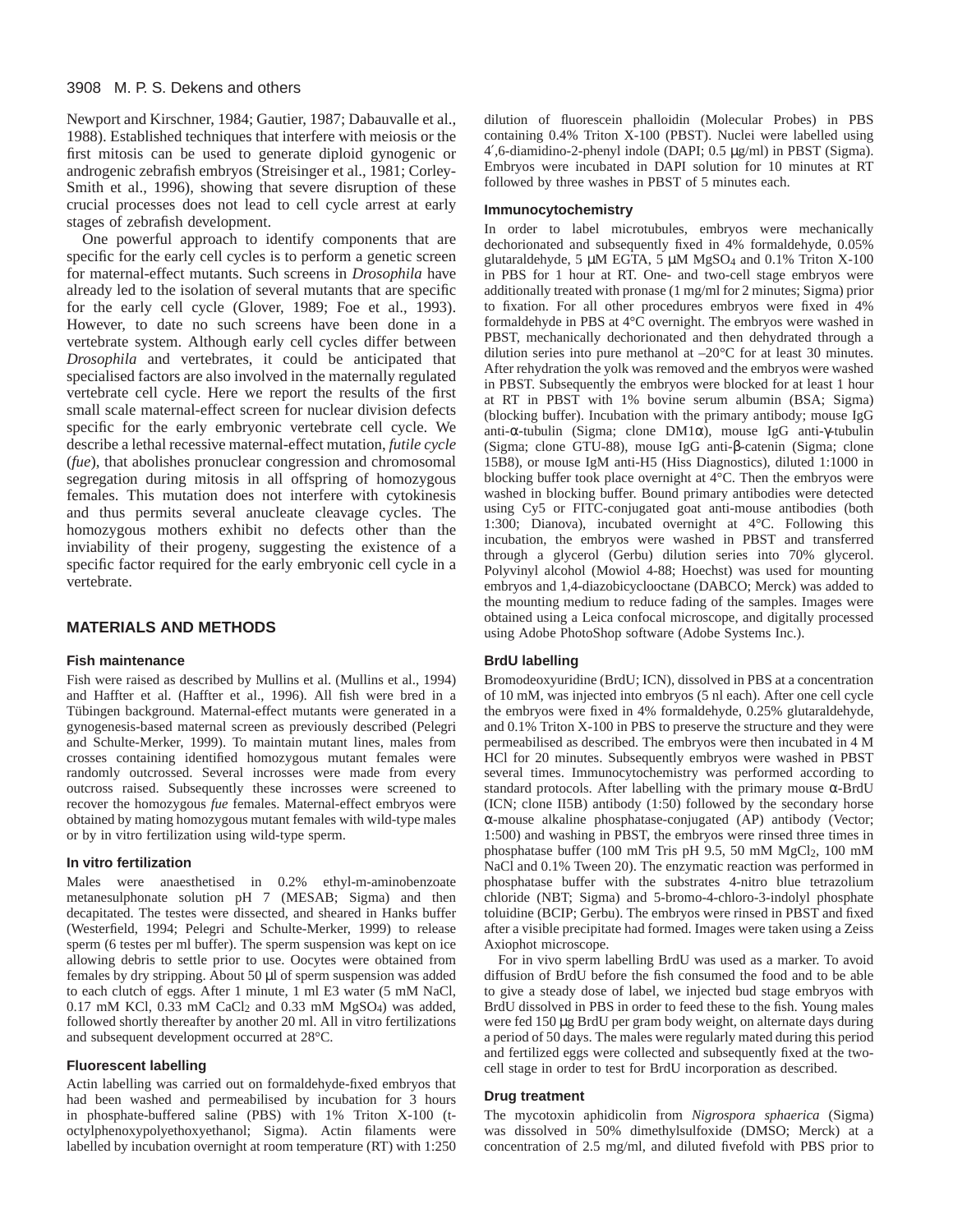use. A volume of 35 nl was injected per embryo at approximately 20 minutes post-fertilization.

# **RESULTS**

#### **fue embryos undergo anucleate cleavages**

We isolated the *fue* mutant as part of a small scale zebrafish maternal-effect screen (Pelegri and Schulte-Merker, 1999). We screened approximately 200 genomes and recovered 12 mutants of which 2 are involved in the process of nuclear division. Females were selected that gave rise to embryos that arrested cleaving after they had passed through several cell cycles and these were then rescreened for nuclear division defects. During cleavage the majority of *fue* embryos are morphologically indistinguishable from wild-type embryos. The cleavage orientation pattern – characteristic for the early wild-type embryo – is retained (Kimmel and Law, 1985; Kimmel et al., 1995), and the timing of these cleavages appears to be unaltered (Fig. 1A,B). However, after the embryos have undergone approximately ten cell cycles cleavage is arrested (Fig. 1C,D) and they eventually degrade. DNA labelling with



**Fig. 1.** *fue* embryos undergo several rounds of anucleate cleavage. Fixed wild-type (A) and *fue* (B) embryos at the eight-cell stage, labelled with DAPI to reveal nuclei (red) and fluorescein phalloidin to visualise the actin cytoskeleton (green). (C) A wild-type embryo at the sphere stage and (D) a living *fue* embryo shortly after it has arrested cleavage. In both cases development took place for the same period of time. In most of the *fue* embryos, the characteristic cleavage orientation pattern is not perturbed, and the cells progress through several cleavage cycles, indicating that the core cell cycle engine is not affected. (E,F) Unfertilized wild-type and *fue* eggs, showing that the sperm is required to initiate cleavage of the *fue* embryo as in the wild type.

DAPI at the early cell stages in *fue* embryos showed a total of two nuclei (and a polar body, which is often retained on the cell surface until the two-cell stage as in wild-type embryos). While cleavage proceeds normally in *fue* embryos, most cells go through several anucleate divisions.

Several distinct essential processes precede the first cleavage of the zebrafish zygote. Immediately after fertilization meiosis is resumed with the extrusion of the second polar body. This is followed by DNA replication, pronuclear congression/fusion and the segregation of the chromosomes during the first mitosis. Subsequently the embryo undergoes rapid cell cycles until it arrives at the mid blastula transition (MBT), when the silenced genome is activated and the rate of cleavage slows down. In the following part of this section we address which of these processes is affected in *fue* embryos.

#### **Meiosis is completed normally in fue zygotes**

At the end of oogenesis, the mature oocyte is arrested at metaphase of the second meiotic division in the zebrafish (Streisinger et al., 1981; Selman et al., 1993). Fertilization triggers the resumption of meiosis with the extrusion of a haploid set of chromosomes into a vesicle on the outside of the cell membrane, termed the second polar body. This event, which marks the completion of meiosis, occurs at about 7 minutes post-fertilization in wild-type zygotes (Streisinger et al., 1981). Since meiosis is the earliest process that could be affected in this mutant, we tested if the extrusion of the second polar body occurs normally in *fue* zygotes. In order to visualise the polar body, both DNA and actin were labelled. Extrusion of the second polar body in *fue* zygotes was indistinguishable from that of wild type, as shown in Fig. 2, indicating a normal completion of meiosis.

#### **Congression of the pronuclei is arrested**

In several organisms pronuclear fusion occurs after congression of the pronuclei is complete (Longo and Anderson, 1968; Ubbels et al., 1983; Strome and Wood, 1983). In others the pronuclei congress and subsequently enter mitosis, but do not fuse (Schatten et al., 1985; Simerly et al., 1995; Callaini and Riparbelli, 1996). As pronuclear behaviour had not been studied before in the zebrafish, we labelled DNA of in vitro fertilized zygotes at successive time points following fertilization, and demonstrated that pronuclear fusion does occur in the zebrafish zygote, starting at 14 minutes and ending around 20 minutes post-fertilization, but is often not completed until the onset of mitosis (Fig. 3A-C).

The two nuclei in *fue* embryos could be derived from either an arrest after chromosomal segregation has occurred at the first mitotic division or from a failure of pronuclear congression. To distinguish between these possibilities we labelled the DNA of *fue* zygotes fixed at 2 minute intervals between 10 and 30 minutes post-fertilization. Fusion of the pronuclei, which normally occurs between 14 and 20 minutes post-fertilization, was never observed (Fig. 3D-F). As a further test, we made the pronuclei distinguishable by using sperm DNA that was in vivo labelled with bromodeoxyuridine (BrdU). A male with BrdU-labelled sperm was mated to both wild-type and homozygous *fue* females and the collected eggs were fixed at the two-cell stage. In wild-type embryos both nuclei are labelled by this stage suggesting that fusion of the labelled sperm pronucleus with the unlabelled oocyte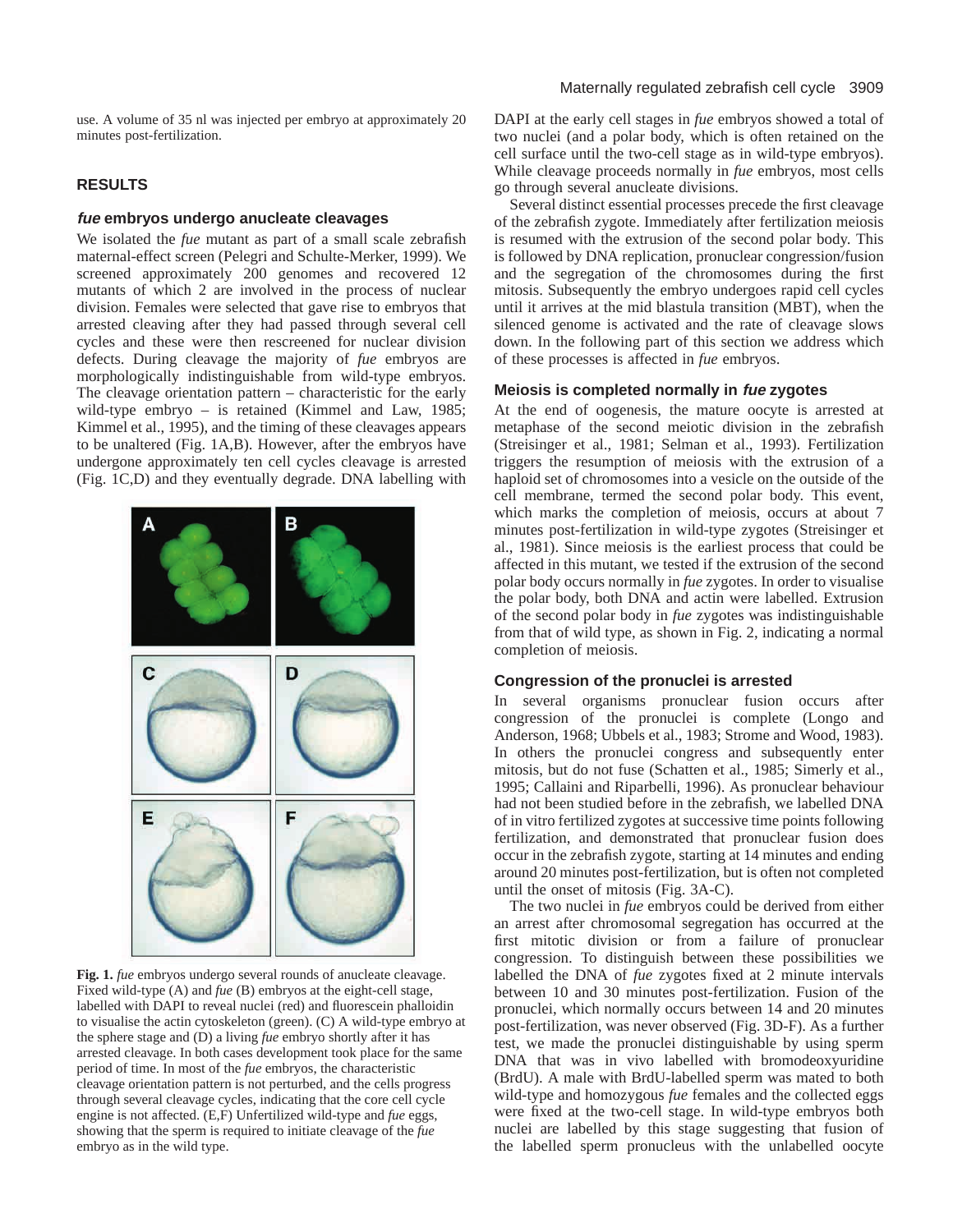

**Fig. 2.** *fue* zygotes resume and complete meiosis normally. DAPI was applied in order to label chromosomes (blue) and fluorescein phalloidin to visualise the actin cytoskeleton (green). (A,B) Chromosomes during meiotic arrest at metaphase II in wildtype (A) and *fue* (B) unfertilized, non-activated oocytes. Directly after fertilization meiosis is resumed and completed with the extrusion of one set of chromosomes into a vesicle on the outside of the cell membrane. Extrusion of this second polar body (arrowhead) takes place around 7 minutes post-fertilization in wild-type (C) and *fue* zygotes (D). This demonstrates that the terminal event of meiosis is completed in *fue* zygotes as in the wild type. Scale bars: 10 µm.

pronucleus occurred and that the newly formed zygotic nucleus then underwent mitosis thereby giving rise to two labelled nuclei (Fig. 3G). All *fue* embryos in which BrdU was detectable showed only one of the nuclei labelled (Fig. 3H), although two nuclei were always present at this stage (Fig. 3J). This indicates that the BrdU-labelled DNA of the male pronucleus never fuses with the female pronucleus. The nuclear BrdU label is specific since embryos obtained from crosses with males that did not possess BrdU-labelled sperm never showed labelled nuclei (not shown).

# **fue cells pass through consecutive S phases**

Early embryonic cells progress through alternating cycles of S (DNA synthesis) and M (mitosis) phases and lack the G (gap) phases characteristic of somatic cell cycles (Murray and Hunt, 1993). We addressed whether both pronuclei in *fue* embryos undergo aspects of normal embryonic cell cycle, such as DNA synthesis. To investigate whether DNA replication occurs in *fue*, the embryos were assayed for the incorporation of BrdU into the DNA during S phase. BrdU was injected directly after the eggs were laid, and these embryos were fixed at the beginning of the two-cell stage. BrdU labelling of DNA was detected in both nuclei of *fue* embryos, indicating that DNA replication does indeed take place (Fig. 4A,B). To determine if replication continued during subsequent cell cycles we injected BrdU into embryos at the onset of the formation of the second furrow, when the DNA replication phase of the first two cycles has been completed, and fixed these embryos at the eight-cell stage. These *fue* embryos also showed nuclear BrdU labelling



**Fig. 3.** The pronuclei fail to congress in *fue* zygotes. By labelling the nuclei of zygotes, fixed at consecutive time points after in vitro fertilization, we have documented the following sequence of pronuclear events. (A,D) Congression of pronuclei around 12 minutes post-fertilization, in wild-type (A) and *fue* (D) zygotes. (B,E) Around 14-20 minutes post-fertilization the pronuclei fuse in wild type (B) but are separate in *fue* zygotes (E). (C,F) Around 22 minutes post-fertilization one zygotic nucleus is present in wild type (C) and two pronuclei are observed in *fue* (F) zygotes. Eggs fertilized with in vivo BrdU-labelled sperm, were fixed, and nuclear BrdU was immunodetected at the two-cell stage. In wild-type embryos (G), two BrdU-labelled nuclei (arrowheads) are detected, in contrast to *fue* embryos (H) where only one BrdU-labelled nucleus (arrowhead) is detected, although two nuclei are always present in both *fue* (J) and wild-type embryos (I). This confirms that *fue* zygotes have a defect in pronuclear congression, and therefore fusion of the pronuclei does not occur as opposed to wild-type zygotes. Scale bars: 10 µm.

(Fig. 4C,D). We therefore conclude that DNA replication takes place in *fue* embryos at the one-cell stage and also during subsequent cell cycles.

# **Chromosomal segregation does not occur during mitosis**

The segregation of chromosomes at mitosis occurs on an intricately constructed microtubule structure, the spindle. The first mitotic spindle is assembled in wild-type zygotes around 25 minutes post-fertilization (Fig. 5A) (Streisinger et al., 1981). During the first mitosis, two disorganised chromosome clusters are present in *fue* zygotes (Fig. 5B,C), alignment at the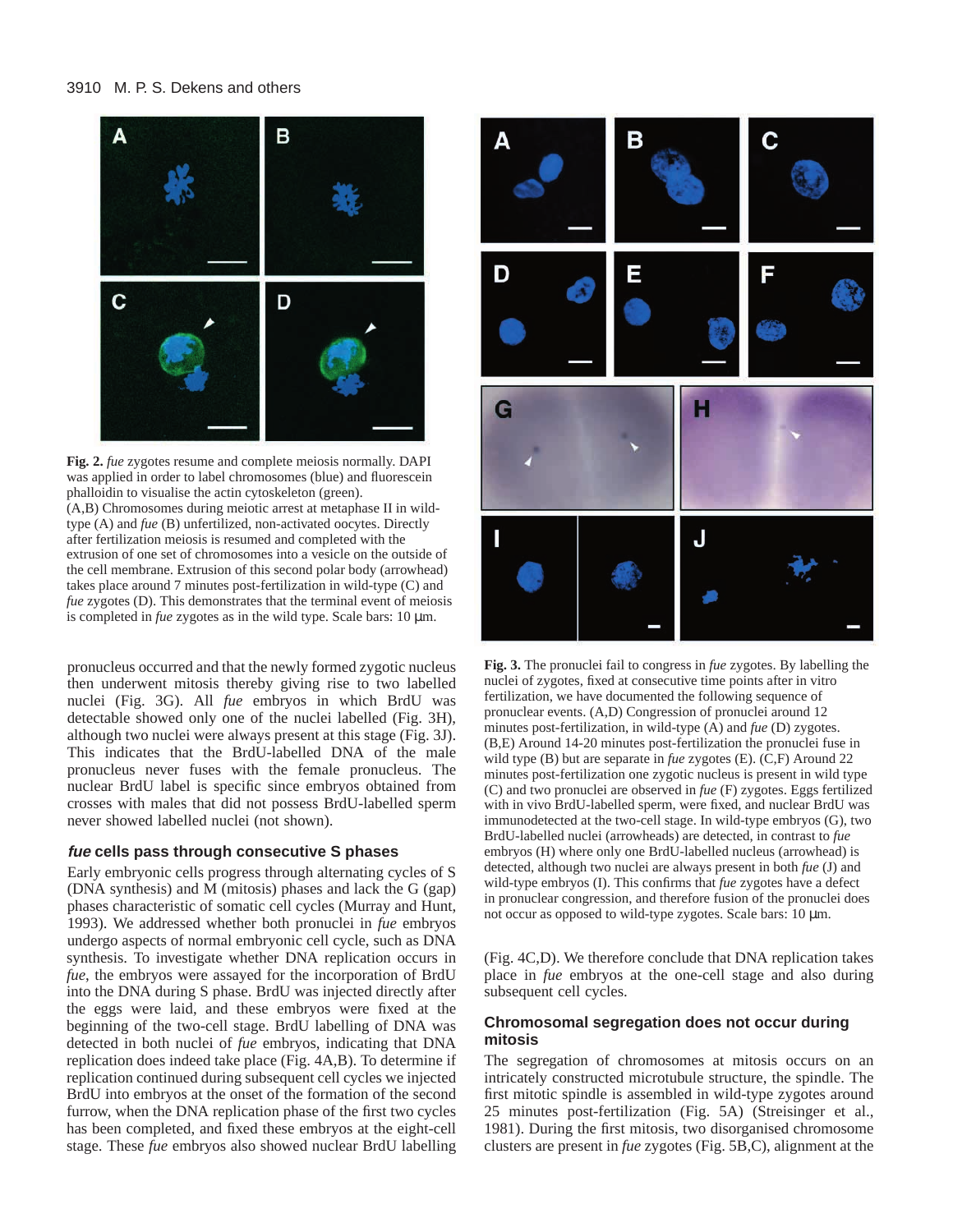

# Maternally regulated zebrafish cell cycle 3911

**Fig. 4.** DNA replication immunodetected after BrdU incorporation. (A,C,E) Wild type, (B,D,F) *fue* embryos. (A,B) Embryos injected with BrdU directly after fertilization show nuclear BrdU labelling at the beginning of the two-cell stage. (C,D) Embryos injected with BrdU at the onset of the second cleavage show nuclear BrdU labelling at the eight-cell stage. (E,F) When BrdU is injected at the 32-cell stage, we observed labelled nuclei at the 64-cell stage. These images illustrate that, *fue* zygotes undergo S phase and go through consecutive S phases during the subsequent cleavage cycles.

metaphase plate and segregation of chromosomes is never observed. When we labelled microtubules at the first mitosis, using an antibody directed against  $\alpha$ -tubulin we observed two asters and occasionally nucleation of microtubules on one or both chromosome clusters (Fig. 5C). Therefore, in a number of zygotes the capacity of the chromosomes to induce microtubule nucleation is not lost. In these zygotes the microtubules are randomly distributed on one or both chromosome clusters (Fig. 5C), and are not organised into bundles or bipolar spindle-like structures. At subsequent mitoses aberrant spindles are observed in a minority of *fue* embryos and therefore chromosome clusters can be divided randomly (Fig. 5G). However, in most cases during mitosis at post-zygotic stages only microtubule nucleation on the chromosome clusters occurs (Fig. 5F).

The presence of asters at all mitoses in *fue* embryos suggests that microtubule nucleation by the centrosomes is not impaired. Further evidence that this process is normal comes from observing embryos treated with the mycotoxin



**Fig. 5.** *fue* mutants exhibit a defect in mitotic spindle assembly. Mitotic spindles were visualised using an antibody directed against α-tubulin (green) and chromosomes were labelled with DAPI (blue). (A) The first mitotic spindle is assembled in wild-type zygotes at 25 minutes postfertilization. (B,C) In *fue* zygotes mitotic spindle assembly is perturbed because of a defect in chromosome-dependent microtubule nucleation (B), however, in about 30% of *fue* zygotes microtubule nucleation on one or both chromosome clusters (arrowhead, C) does occur. In all cases the formation of asters does not seem to be affected (B,C). (E) A mitotic spindle as observed in wild-type eight-cell stage embryos. (F,G) In the majority of *fue* embryos at post-zygotic stages, microtubules are associated with the chromosome clusters during mitosis (F), except in a minority of embryos (about 5%), where aberrant spindles are observed, which can randomly segregate DNA (G). (D,H) In all *fue* cells at postzygotic stages a pair of asters is formed during mitosis (H), which is similar to that observed in the anucleate cells of wild-type embryos that were injected with the DNA replication inhibitor, aphidicolin (D). Therefore, *fue* zygotes demonstrate a defect in spindle assembly, arising from a defect in the chromatin-dependent generation of microtubules (Karsenti and Vernos, 2001). Scale bars: 20 µm.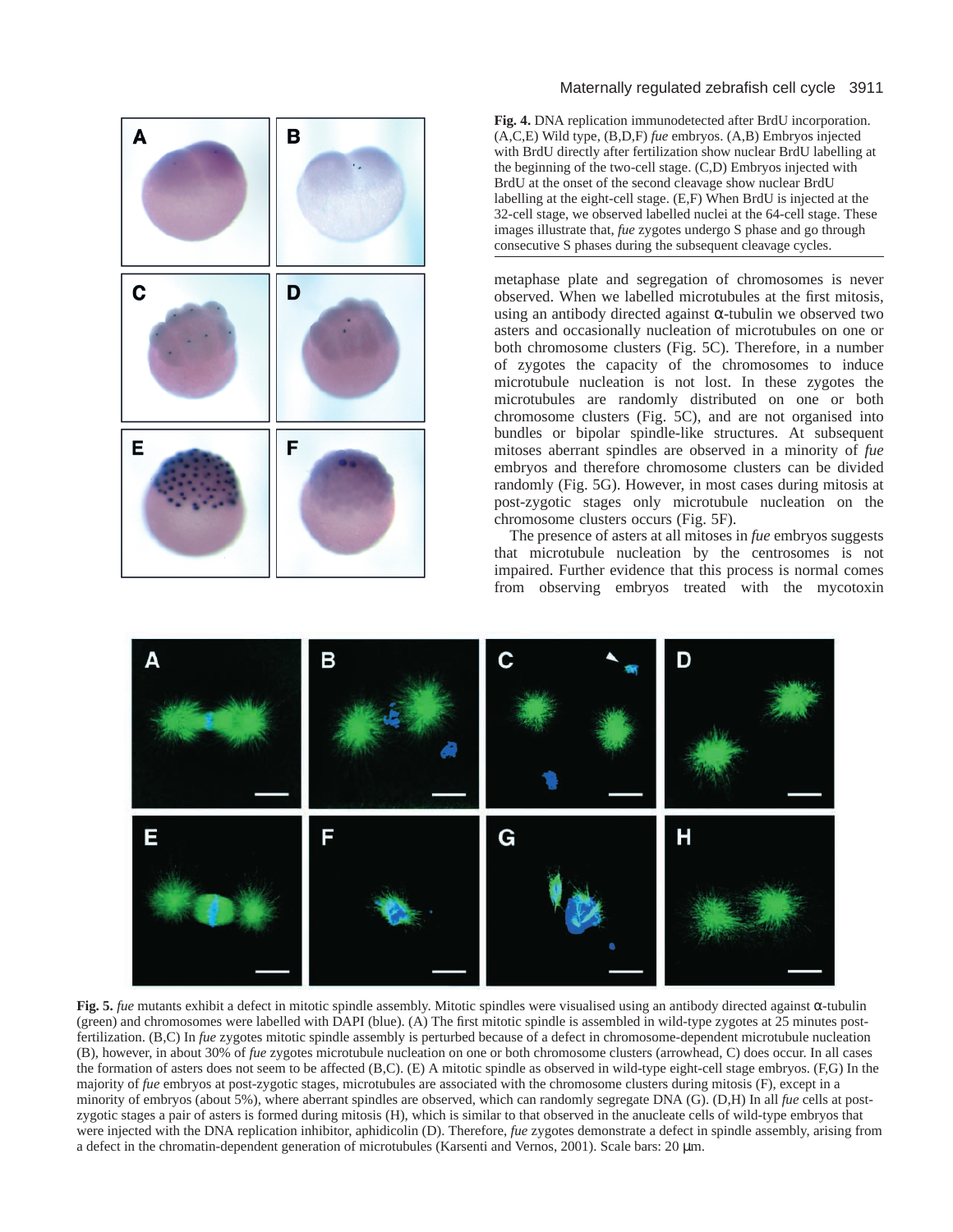aphidicolin, which has previously been shown to specifically inhibit DNA replication by interacting with DNA polymerase α (Ikegami et al., 1978). Injection of aphidicolin into early wild-type embryos induces anucleate, but otherwise normally cleaving cells. Phenocopying this aspect of *fue* by perturbing a different process allows us to compare the asters formed during mitosis. The asters observed in *fue* and aphidicolininjected embryos are indistinguishable (Fig. 5D,H), indicating that the defect in microtubule nucleation in *fue* zygotes is restricted to the contribution of the chromosomes to mitotic spindle assembly.

We also tested the integrity of the centrosomes in *fue* cells by comparing these organelles in aphidicolin-injected embryos. Centrosomes were detected using an antibody directed against γ-tubulin, a highly conserved component of this organelle (Oakley et al., 1990; Stearns et al., 1991; Stearns and Kirschner, 1994). A pair of centrosomes is present in all cells at all stages of both *fue* and aphidicolin-injected embryos (Fig. 6A-C), showing that centrosome duplication is not affected. In addition, the presence of a pair of asters at the first mitosis in *fue* embryos (Fig. 5B,C) indicates normal centrosomal duplication prior to this event. Centrosomes of *fue* and aphidicolin-treated embryos are indistinguishable from those of wild type (Fig. 6D-F). Since these organelles are crucial for cytokinesis their presence and capacity to duplicate could be expected.

The presence of two asters, but the absence of a mitotic spindle indicates that chromosomal microtubules required for spindle assembly cannot form in most *fue* zygotes (Karsenti and Vernos, 2001). The absence of chromosomal segregation at the first mitosis suggests a role for *fue* in mitotic spindle assembly in addition to its earlier function in pronuclear congression.

## **Transcription is initiated earlier in fue embryos**

During the mid blastula transition (MBT) the previously

silenced genome becomes active in wild-type embryos, triggered by the decreased cytoplasm to DNA ratio (Newport and Kirschner, 1982; Edgar et al., 1986; Kane and Kimmel, 1993). As both cleavage and DNA replication proceed in *fue* embryos but chromosomal segregation does not take place, the DNA concentration increases locally more rapidly than normal as the cell size decreases. This should lead to an earlier arrival at the critical cytoplasm to DNA ratio in *fue* embryos than in wild-type embryos, and therefore activation of the *fue* genome is expected to occur at an earlier stage if transcription is not affected.

The phosphorylation of the H5 epitope of RNA polymerase II has been shown to coincide with the transcriptional activation of the silenced genome at MBT in several species (Seydoux and Dunn, 1997; Knaut et al., 2000). Therefore, we analysed *fue* embryos at several early cell stages using an antibody that detects the phosphorylation of this epitope (Bregman et al., 1995) as a marker for the onset of transcription.

We first observe phosphorylation of the H5 epitope of RNA polymerase II in wild-type embryos at the 512-cell stage and in *fue* embryos at the 32-cell stage (Fig. 7). The phosphorylation of the H5 epitope of RNA polymerase II in *fue* embryos suggests mRNA transcription does occur in this maternal-effect mutant. When we assume that the DNA concentration doubles with every cell cycle and cleavage proceeds normally in *fue* embryos one would predict transcriptional activation in these embryos should occur after half the number of cell cycles that it takes wild-type embryos to reach MBT, or five cycles (32-cell stage) instead of nine cycles (512-cell stage). Therefore the earlier initiation of transcription in *fue* embryos seems to provide genetic support for transcriptional initiation being regulated by a previously proposed mechanism based on the DNA to cytoplasm ratio.



**Fig. 6.** Centrosome duplication is not affected in *fue* mutants. Centrosomes at the eight-cell stage during interphase, visualised with an antibody directed against γtubulin (green) and nuclei labelled with DAPI (blue) from (A) a wildtype embryo, (B) *fue* embryo, (C) an embryo treated with the DNA replication inhibitor aphidicolin. (D-F) Enlargements of single centrosome pairs of A-C, respectively. Centrosomes are present and are able to duplicate in all *fue* cells as well as the (anucleate) cells of aphidicolintreated embryos, demonstrating that the centrosomes can duplicate independently from nuclei. Scale bars: 20 µm.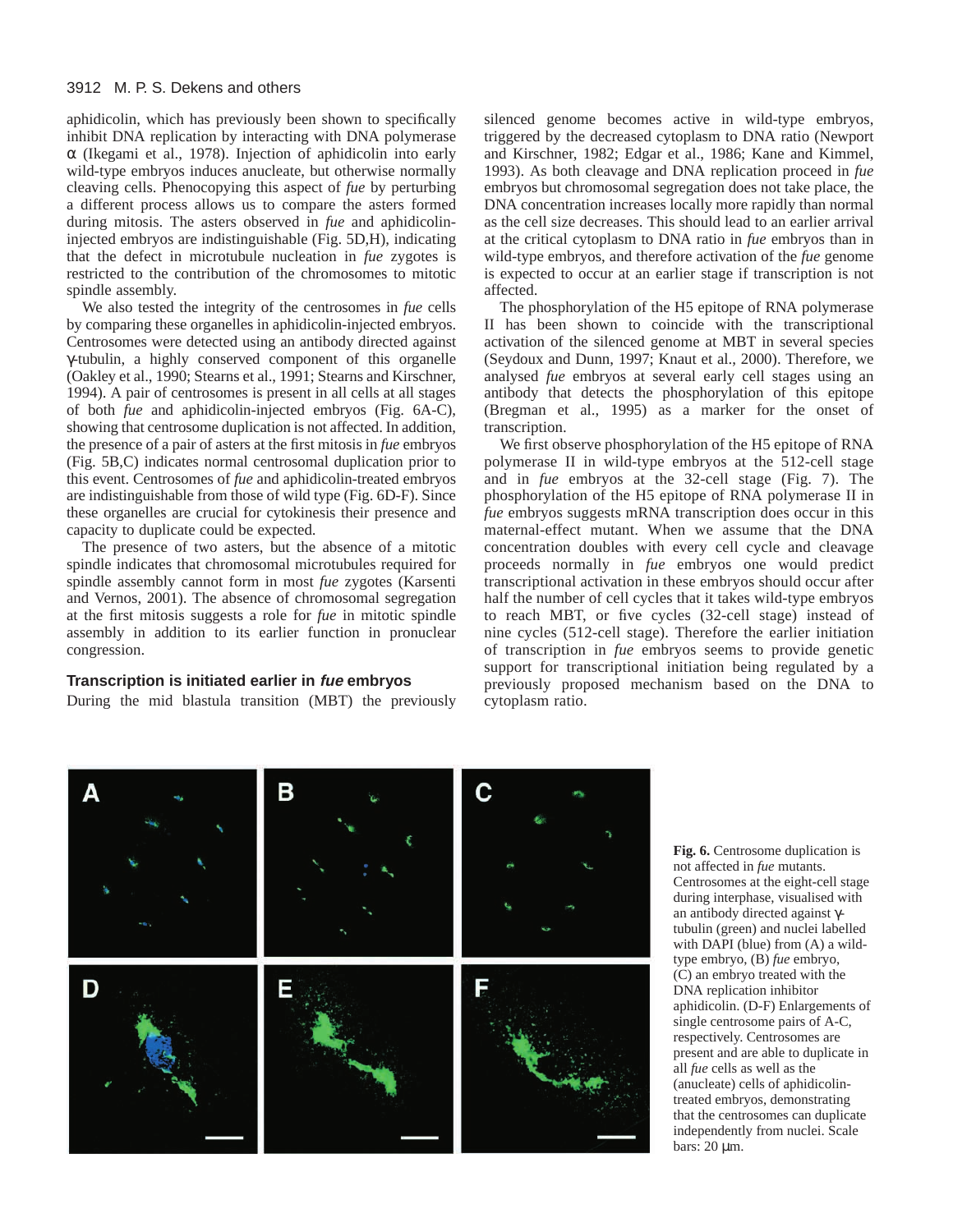

**Fig. 7.** Transcription is initiated earlier in *fue* embryos. Initiation of mRNA transcription coincides with phosphorylation of the H5 epitope of RNA polymerase II. Labelling with an antibody directed against the phosphorylated form of this epitope is in red, nuclei are labelled with DAPI (blue) while the outline of the cell is visualised with an antibody directed against β-catenin (green). (A,C) Wild-type and (B,D) *fue* cells from (A,B) 16-cell stage and (C,D) 32-cell stage embryos. (E,F) Wild-type embryos at the 256-cell stage (E) and 512 cell stage (F). Phosphorylation of the H5 epitope occurs first at the 512-cell stage in wild-type embryos and at the 32-cell stage in *fue* embryos, showing that the onset of mRNA transcription occurs at an earlier stage in *fue* embryos. Scale bars: 20 µm.

# **DISCUSSION**

#### **The free running cell cycle oscillator**

Although cell division has been studied for over a century, the existence of specific factors that may play a role during the first embryonic cell cycles has not been demonstrated in a vertebrate, despite these early divisions possessing several features uncommon to the later occurring somatic cell cycles. We present an analysis of a maternal-effect mutant, *futile cycle* (*fue*), that has severe defects in several processes at the first embryonic cell cycles. In zygotes derived from homozygous *fue* females the pronuclei do not congress and therefore never fuse. However, *fue* zygotes enter mitosis without delay. In the majority of *fue* zygotes spindle assembly is perturbed at the first mitosis because of a defect in chromosomedependent microtubule nucleation, and therefore chromosomal

# Maternally regulated zebrafish cell cycle 3913

segregation is abolished. Following mitosis, *fue* zygotes proceed to cleave as in the wild type, thereby genetically uncoupling nuclear division from cell division. Incorporation of the thymidine analogue BrdU into the DNA indicates that *fue* embryos pass through consecutive S phases. Since *fue* embryos undergo normal cleavages, this results in a local accumulation of DNA in two clusters within one or two cells, with the remainder of the cells being anucleate. As the vast majority of cells are anucleate their cleavage must be driven by maternally supplied factors. The eventual arrest of cleaving after *fue* embryos have passed through several cell cycles is likely to be due to the depletion of these maternal products.

Cyclical oscillations in the activity of maturation promoting factor (MPF) have been shown to constitute the core of the cell cycle oscillator, determining when the cell enters mitosis and when it exits to enter interphase (Evans et al., 1983; Murray and Kirschner, 1989; Murray et al., 1989). Active MPF induces the downstream events of mitosis, while inactive, it permits downstream events that lead to interphase. In *fue* embryos, cleavage takes place as in wild-type embryos, indicating that the abolished factor is not involved in the periodical change of MPF activity but is an event occurring downstream of this oscillating mechanism.

# **Pronuclear congression is abolished in fue zygotes**

Pronuclear fusion follows the completion of meiosis in several organisms (Longo and Anderson, 1968; Ubbels et al., 1983; Strome and Wood, 1983), however, this had not been demonstrated in zebrafish. By visualising the nuclei of zygotes that were fixed at consecutive time points after in vitro fertilization, we have been able to document a sequence of pronuclear events that takes place in the zebrafish zygote. We show that pronuclear fusion occurs in wild-type zebrafish zygotes between 14 and 20 minutes post-fertilization. In contrast, we did not observe pronuclear fusion in *fue* zygotes. Furthermore, to distinguish between the pronuclei, we labelled sperm DNA in vivo using BrdU as a marker. Following fertilization we determined the number of BrdU-labelled nuclei shortly after the first mitosis was completed. Only one BrdU-labelled nucleus could be detected in two-cell *fue* embryos, although two nuclei are always present at this stage, confirming that pronuclear fusion does not occur in *fue* zygotes. This phenotype suggests a role for *fue* in pronuclear congression as the pronuclei are always observed at a distance from each other.

## **Mitotic spindle assembly is perturbed in fue zygotes**

*fue* mutants demonstrate abnormal mitosis, suggesting that the *fue* wild-type gene product may also be required for chromosome segregation. Alternatively the mitotic defect may solely be a secondary consequence of the perturbed pronuclear congression. However, preventing pronuclear fusion using different approaches in several species has been shown not to block the zygote from entering mitosis or to prevent normal chromosomal segregation (Subtelny, 1958; H. Schatten, 1994; Sluder et al., 1995; Sadler and Shakes, 2000). In addition, *fue* zygotes enter mitosis with the appearance of asters and often microtubule nucleation on the chromosome clusters is observed at that time, which is not expected if such a checkpoint exists. Therefore it would seem unlikely that pronuclear fusion is a prerequisite for mitosis in zebrafish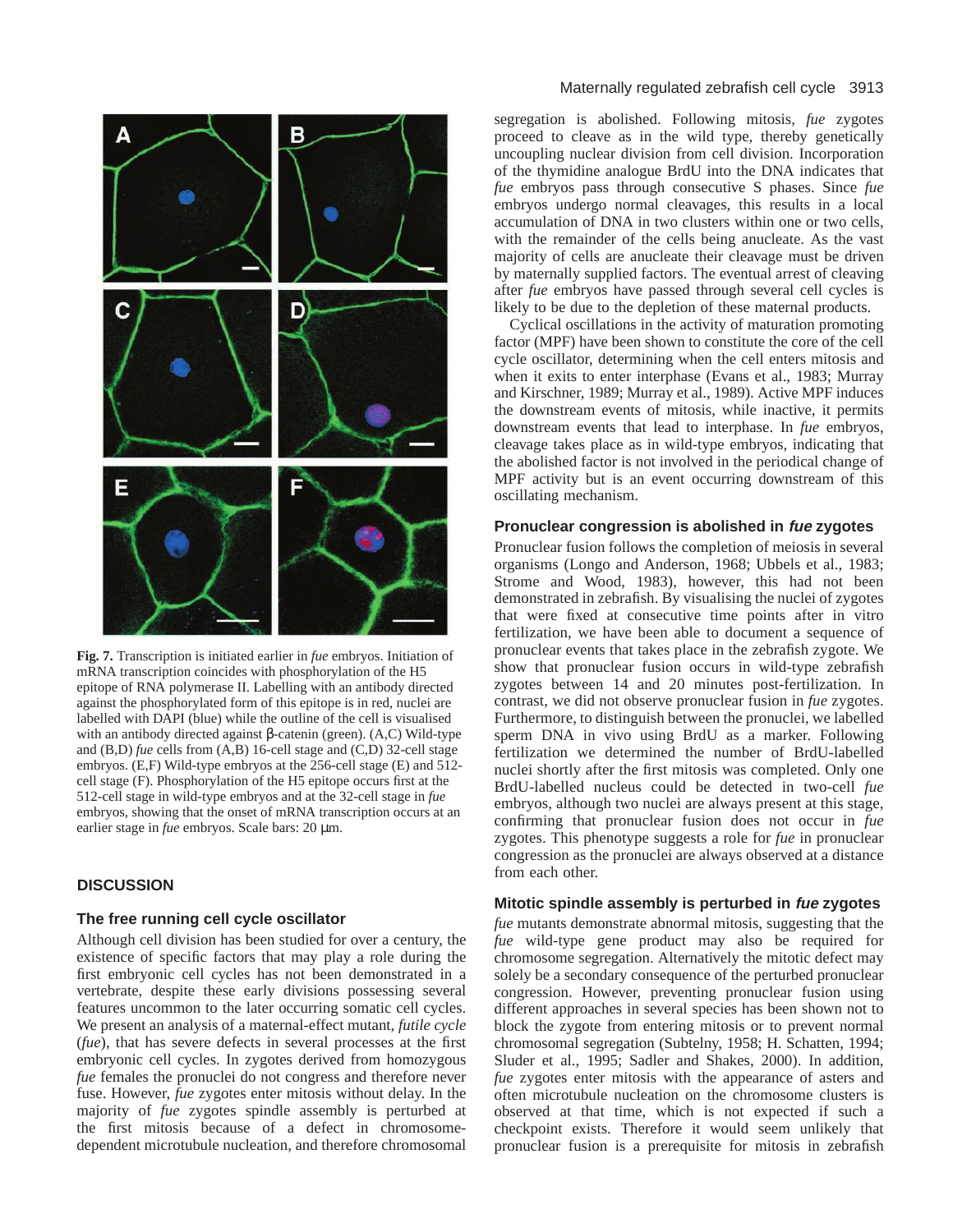zygotes, suggesting that the *fue* wild-type gene product may also be required at this stage.

During the first mitosis two chromosome clusters are present in *fue* zygotes, which often, but not always, have a defect in microtubule nucleation. When microtubules are present on the chromosomes they do not organise into bundles or bipolar spindles, suggesting a defect in coalescence. The formation of normal asters shows that centrosome-dependent organisation of microtubules is not affected in *fue* zygotes, indicating that the defect is restricted to the chromosome-dependent nucleation of microtubules. At later stages chromosome clusters mostly nucleate microtubules and with a low incidence can even randomly segregate DNA. Therefore, the defect at post-zygotic mitoses is less severe than at the first mitosis, which may be due to a greater amount of DNA present in these clusters.

Since chromosome clusters are observed during mitosis, *fue* embryos do not have an obvious defect in chromosomal condensation. Blow and Watson have demonstrated a requirement of the nuclear envelope for DNA replication (Blow and Watson, 1987), therefore the ability of *fue* embryos to replicate the chromosomes could indicate the presence of a functional nuclear envelope. In addition, this envelope has to break down or enter a permeable state in order to allow the subsequent round of DNA synthesis (Blow and Laskey, 1988; Coverley et al., 1993). Furthermore, the presence of microtubules on some chromosome clusters indicates the absence of a nuclear envelope at mitosis, therefore suggesting nuclear envelope break down does occur. The kinetochores play a role in the stabilisation of microtubules as well as positioning of chromosomes at the metaphase plate. Since all sperm-derived components in *fue* embryos are wild type, the paternal chromosomes are expected to posses normal kinetochores. However, a significant difference is not observed between the paternal and maternal derived chromosome clusters at mitosis, suggesting that the defect in *fue* is not related to kinetochore function. Although, as not all kinetochore-associated proteins may be provided by the sperm, we cannot completely exclude crucial components of kinetochores from being affected.

Nucleation of microtubules at the chromosomes has previously been shown to be induced by the GTPase Ran (Wilde and Zheng, 1999; Carazo-Salas et al., 1999; Carazo-Salas et al., 2001), which is present as a gradient with the highest concentration of the GTP-bound form on the chromosomes. Several proteins essential for mitotic spindle assembly are inactivated by being bound to importin β and released around the chromosomes during mitosis by RanGTP (Gruss et al., 2001; Nachury et al., 2001), thereby inducing spindle assembly. We have shown that *fue* could block the pathway that leads to the chromatin-dependent generation of microtubules, which is regulated by Ran, its GTP exchange factor, and its downstream components (Karsenti and Vernos, 2001).

# **fue couples karyo- to cytokinesis**

Pronuclear congression is a microtubule-mediated process, in which the centriole provided by the sperm assembles an aster that connects it to the oocyte nucleus, thereby bringing both pronuclei together (Lessman and Huver, 1981; G. Schatten, 1994). The asters formed at mitosis in *fue* embryos are normal,

suggesting that the sperm aster is normal too, and that the defect may be in the following step of bringing the pronuclei towards each other. Since the defect observed during mitosis is due to the generation or organisation of microtubules, both defects in *fue* zygotes appear to primarily affect microtubule function. Interestingly, directly after fertilization a polar body is extruded in *fue* zygotes, showing that meiosis is completed successfully and thus indicating that the meiotic spindle is normal. Therefore, the *fue* phenotype reveals a crucial difference between the processes of assembly of meiotic and mitotic spindles. Since *fue* embryos initiate cleavage as in wildtype embryos, centrosomal behaviour is not affected by the absence of pronuclear fusion and the improper mitosis. We confirmed the presence of centrosomes at all cell stages in *fue* embryos, consistent with their ability to duplicate being an absolute requirement for cell division (Rieder et al., 2001). Therefore, by specifically perturbing the contribution of the chromosomes in mitotic spindle assembly, while not affecting centrosomal functions, we propose a mechanism by which nuclear- and cell division are connected.

Like *fue*, the *Drosophila* maternal-effect mutant *giant nuclei* (*gnu*) has two nuclei per embryo as well as DNA replication in the absence of chromosomal segregation and normal centrosome duplication (Freeman et al., 1986). However, there are several phenotypic differences when compared with *fue* mutants. *gnu* embryos do not show a proper completion of meiosis as DNA replication is initiated before fertilization has occurred (Freeman and Glover, 1987). In addition, *gnu* embryos do not form pole cells. These cells give rise to the future germ cells and are the first to be formed in the *Drosophila* embryo, and therefore this maternal-effect mutation, unlike *fue*, does not uncouple karyokinesis from cytokinesis. It has been demonstrated that these processes can indeed be uncoupled in *Drosophila*, since embryos injected with the DNA replication inhibitor aphidicolin are anucleate, but still form pole cells (Raff and Glover, 1989). The *Drosophila* embryo is initially a syncitium, and therefore pole cell formation might be a mechanistically different process from cleavage in the vertebrate embryo. However, the differences observed between the *Drosophila gnu* and the zebrafish *fue* phenotype make it unlikely that this factor could also be affected in *fue* embryos.

Although we believe that the function of *fue* is restricted to the first embryonic cell cycles it could instead represent a hypomorphic allele that also acts zygotically like the *Drosophila* mutation *polo* (Sunkel and Glover, 1988; Fenton and Glover, 1993; Glover et al., 1998) which was discovered on the basis of a maternal phenotype. Alternatively, *fue* function could be redundant during the subsequent somatic cell cycles. Thus, *fue* may be revealed as a factor that also acts during the later somatic cell cycles. However, the maternal-effect mutation in *fue* causes lethality in all offspring at an early stage while the homozygous mothers appear healthy and do not exhibit either a shorter life span or decreased fecundity. Importantly, *fue* is the first mutant documented to have cell division in the absence of nuclear division, and thus represents a unique phenotype. Therefore, the characterisation of the *fue* gene product should provide important new insight into the processes of pronuclear congression and mitotic spindle assembly at the earliest stage of vertebrate development.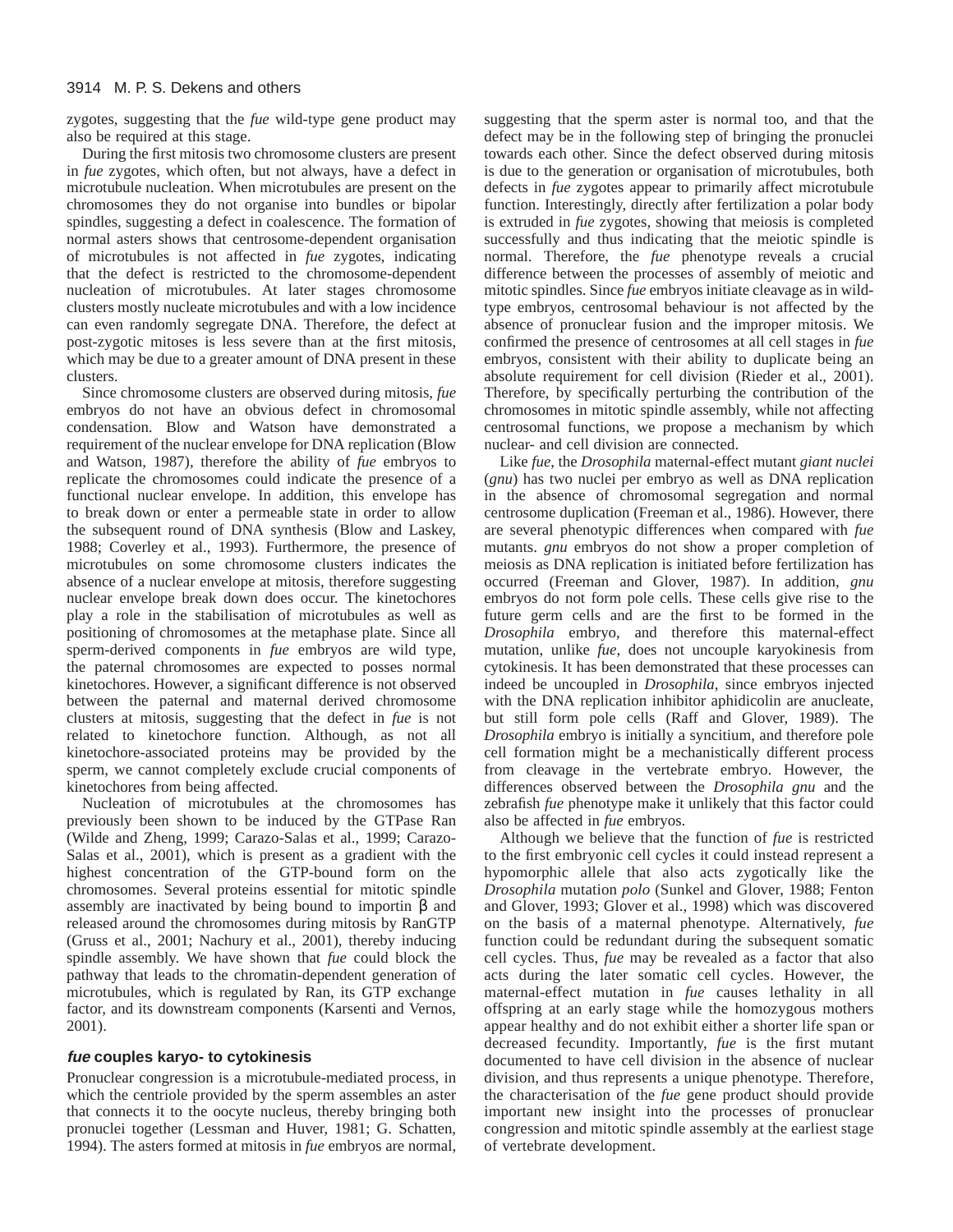We would like to thank Nick Foulkes, Darren Gilmour, Scott Holley, Christian Lehner, Kay McClean, Carl Neumann, Henry Roehl and John Schmidt for reading versions of the manuscript. In addition we thank Kay McClean for naming this mutant. We thank Christian Lehner, Eric Karsenti, Isabelle Vernos, Henry Roehl, Carl Neumann, Scott Holley, Holger Knaut, Andreas Otto, Agustin Rojas-Muñoz and Don Kane for stimulating discussions and encouragement during this work. We thank the Frommer laboratory at the Eberhard Karls University for the use of their UV-laser confocal microscope. F.P. was supported by an EMBO grant.

## **REFERENCES**

**Austin, C. R.** (1965). *Fertilization.* New Jersey: Prentice-Hall.

- **Blow, J. J. and Watson, J. V.** (1987). Nuclei act as independent and integrated units of replication in a *Xenopus* cell-free DNA replication system. *EMBO J.* **6**, 1997-2002.
- **Blow, J. J. and Laskey, R. A.** (1988). A role for the nuclear envelope in controlling DNA replication within the cell cycle. *Nature* **332**, 546-548.
- **Bregman, D. B., Du, L., van der Zee, S. and Warren, S. L.** (1995). Transcription-dependent redistribution of the large subunit of RNA polymerase II to discrete nuclear domains. *J. Cell Biol.* **129**, 287-298.
- **Callaini, G. and Riparbelli, M. G.** (1996). Fertilization in *Drosophila melanogaster*: Centrosome inheritance and organization of the first mitotic spindle. *Dev. Biol.* **176**, 199-208.
- **Carazo-Salas, R. E., Guarguaglini, G., Gruss, O. J., Segref, A., Karsenti, E. and Mattaj, I. W.** (1999). Generation of GTP-bound Ran by RCC1 is required for chromatin-induced mitotic spindle formation. *Nature* **400**, 178- 181.
- **Carazo-Salas, R. E., Gruss, O. J., Mattaj, I. W. and Karsenti, E.** (2001). Ran-GTP coordinates regulation of microtubule nucleation and dynamics during mitotic-spindle assembly. *Nat. Cell Biol.* **3**, 228-234.
- Corley-Smith, G., Lim, C. J. and Brandhorst, B. P. (1996). Production of androgenetic zebrafish (*Danio rerio*). *Genetics* **142**, 1265-1276.
- **Coverley, D., Downes, C. S., Romanowski, P. and Laskey, R. A.** (1993). Reversible effects of nuclear membrane permeabilization on DNA replication: evidence for a positive licensing factor. *J. Cell Biol.* **122**, 985- 992.
- Dabauvalle, M. C., Doree, M., Bravo, R. and Karsenti, E. (1988). Role of nuclear material in the early cell cycle of *Xenopus* embryos. *Cell* **52**, 525- 533.
- **Edgar, B. A., Kiehle, C. P. and Schubiger, G.** (1986). Cell cycle control by the nucleo-cytoplasmic ratio in early *Drosophila* development. *Cell* **44**, 365- 372.
- **Evans, T., Rosenthal, E. T., Youngblom, J., Distel, D. and Hunt, T.** (1983). Cyclin: A protein specified by maternal mRNA in sea urchin eggs that is destroyed at each cleavage division. *Cell* **33**, 389-396.
- Fenton, B. and Glover, D. M. (1993). A conserved mitotic kinase active at late anaphase-telophase in syncytial *Drosophila* embryos. *Nature* **363**, 637- 639.
- Foe, V. E., Odell, G. M. and Edgar, B. A. (1993). Mitosis and morphogenesis in the *Drosophila* embryo: Point and counterpoint. In *The Development of Drosophila melanogaster* Vol. 1 (ed. M. Bate and A. Martimez Arias), pp. 149-300. New York: Cold Spring Harbor Laboratory Press.
- **Freeman, M., Nüsslein-Volhard, C. and Glover, D. M.** (1986). The dissociation of nuclear and centrosomal division in *gnu*, a mutation causing giant nuclei in Drosophila. *Cell* **46**, 457-468.
- **Freeman, M. and Glover, D. M.** (1987). The *gnu* mutation of *Drosophila* causes inappropriate DNA synthesis in unfertilized and fertilized eggs. *Genes Dev.* **1**, 924-930.
- Gautier, J. (1987). The role of the germinal vesicle for the appearance of Maturation-Promoting Factor activity in the axolotl oocyte. *Dev. Biol.* **123**, 483-486.
- **Gerhart, J., Wu, M. and Kirschner, M.** (1984). Cell cycle dynamics of an M-phase-specific cytoplasmic factor in *Xenopus laevis* oocytes and eggs. *J. Cell Biol.* **98**, 1247-1255.
- **Glover, D. M.** (1989). Mitosis in *Drosophila*. *J. Cell Sci.* **92**, 137-146.
- **Glover, D. M., Hagan, I. M. and Tavares, A. A. M.** (1998). Polo-like kinases: A team that plays throughout mitosis. *Genes Dev.* **12**, 3777-3787.
- **Gruss, O. J., Carazo-Salas, R. E., Schatz, C. A., Guarguaglini, G., Kast, J., Wilm, M., le Bot, N., Vernos, I., Karsenti, E. and Mattaj, I. W.** (2001).

Ran induces spindle assembly by reversing the inhibitory effect of importin α on TPX2 activity. *Cell* **104**, 83-93.

- **Haffter, P., Granato, M., Brand, M., Mullins, M. C., Hammerschmidt, M., Kane, D. A., Odenthal, J., van Eeden, F. J. M., Yiang, Y.-J., Heisenberg, C.-P., Kelsh, R. N., Furutani-Seiki, M., Vogelsang, E., Beuchle, D., Schach, U., Fabian, C. and Nüsslein-Volhard, C.** (1996). The identification of genes with unique and essential functions in the development of the zebrafish, *Danio rerio*. *Development* **123**, 1-36.
- **Ikegami, S., Taguchi, T., Ohashi, M., Oguro, M., Nagano, H. and Mano, Y.** (1978). Aphidicolin prevents mitotic cell division by interfering with the activity of DNA polymerase-α. *Nature* **275**, 458-460.
- **Kane, D. A. and Kimmel, C. B.** (1993). The zebrafish midblastula transition. *Development* **119**, 447-456.
- **Karsenti, E. and Vernos, I.** (2001). The mitotic spindle: a self-made machine. *Science* **294**, 543-547.
- **Kimmel, C. B. and Law, R. D.** (1985). Cell lineage of zebrafish blastomeres I. Cleavage pattern and cytoplasmic bridges between cells. *Dev. Biol.* **108**, 78-85.
- **Kimmel, C. B., Ballard, W. W., Kimmel, S. R., Ullmann, B. and Schilling, T. F.** (1995). Stages of embryonic development of the zebrafish. *Dev. Dyn.* **203**, 253-310.
- **Kline, D. and Kline, J. T.** (1992). Repetitive calcium transients and the role of calcium in exocytosis and cell cycle activation in the mouse egg. *Dev. Biol.* **149**, 80-89.
- **Knaut, H., Pelegri, F., Bohmann, K., Schwarz, H. and Nüsslein-Volhard, C.** (2000). Zebrafish vasa RNA but not its protein is a component of the germ plasm and segregates asymmetrically before germline specification. *J. Cell Biol*. **149**, 875-888.
- Lessman, C. A. and Huver, C. W. (1981). Quantification of fertilizationinduced gamete changes and sperm entry without egg activation in a teleost egg. *Dev. Biol.* **84**, 218-224.
- Levasseur, M. and McDougall, A. (2000). Sperm-induced calcium oscillations at fertilisation in ascidians are controlled by cyclin B1 dependent kinase activity. *Development* **127**, 631-641.
- **Longo, F. J. and Anderson, E.** (1968). The fine structure of pronuclear development and fusion in the sea urchin, *Arbacia punctulata*. *J. Cell Biol. 39*, 339-368.
- **McDougall, A. and Levasseur, M.** (1998). Sperm-triggered calcium oscillations during meiosis in ascidian oocytes first pause, restart, then stop: correlations with cell cycle kinase activity. *Development* **125**, 4451- 4459.
- **Mullins, M. C., Hammerschmidt, M., Haffter, P. and Nüsslein-Volhard, C.** (1994). Large-scale mutagenesis in the zebrafish: in search of genes controlling development in a vertebrate. *Curr. Biol.* **4**, 189-202.
- **Murray, A. and Kirschner, M.** (1989). Cyclin synthesis drives the early embryonic cell cycle. *Nature* **339**, 275-280.
- **Murray, A. W., Solomon, M. J. and Kirschner, M. W.** (1989). The role of cyclin synthesis and degradation in the control of maturation promoting factor activity. *Nature* **339**, 280-286.
- **Murray, A. and Hunt, T.** (1993). *The Cell Cycle.* New York: Oxford University Press.
- **Nachury, M. V., Maresca, T. J., Salmon, W. C., Waterman-Storer, C. M., Heald, R. and Weis, K.** (2001). Importin  $\beta$  is a mitotic target of the small GTPase Ran in spindle assembly. *Cell* **104**, 95-106.
- Nagano, H., Hirai, S., Okano, K. and Ikegami, S. (1981). Achromosomal cleavage of fertilized starfish eggs in the presence of aphidicolin. *Dev. Biol.* **85**, 409-415.
- **Nebreda, A. R. and Ferby, I.** (2000). Regulation of the meiotic cell cycle in oocytes. *Curr. Opin. Cell Biol.* **12**, 666-675.
- **Newport, J. and Kirschner, M.** (1982). A major developmental transition in early *Xenopus* embryos: II. Control of the onset of transcription. *Cell* **30**, 687-696.
- **Oakley, B. R., Oakley, C. E., Yoon, Y. and Jung, M. K.** (1990). γ-Tubulin is a component of the spindle pole body that is essential for microtubule function in *Aspergillus nidulans*. *Cell* **61**, 1289-1301.
- Pelegri, F. and Schulte-Merker, S. (1999). A gynogenesis-based screen for maternal-effect genes in the zebrafish, *Danio rerio*. *Methods Cell Biol.* **60**, 1-20.
- Raff, J. W. and Glover, D. M. (1989). Centrosomes, and not nuclei, initiate pole cell formation in *Drosophila* embryos. *Cell* **57**, 611-619.
- **Rieder, C. L., Faruki, S. and Khodjakov, A.** (2001). The centrosome in vertebrates: more than a microtubule organizing center. *Trends Cell Biol.* **11**, 413-419.
- **Sadler, P. L. and Shakes, D. C.** (2000). Anucleate *Caenorhabditis elegans*